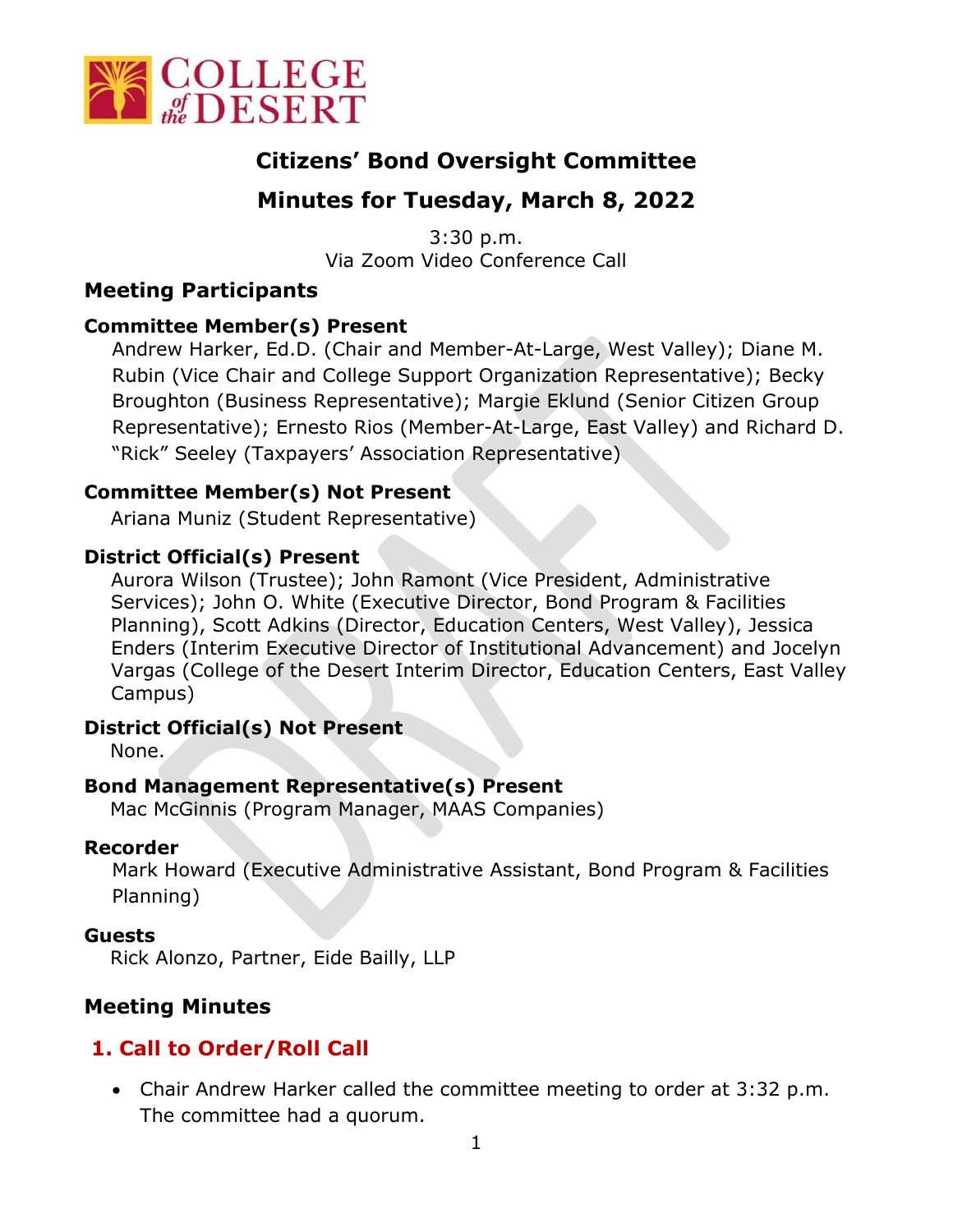

#### **1.1 Public Comments**

• Pursuant to the Governor's Executive Order N-25-20, Chair Andrew Harker stated that the COC Committee may participate via teleconference. He further stated that in accordance with Executive Order N-25-20 and guidance from the California Department of Public Health on gatherings, remote public participation is allowed and will be accepted by email to [mhoward@collegeofthedesert.edu](mailto:mhoward@collegeofthedesert.edu) during the meeting, prior to the close of public comment on an item, and read into the record during public comment. There is a time limit of three (3) minutes per person and a maximum of fifteen (15) minutes for the entire meeting.

- John White read the following previously submitted seven written public comments to the committee:
	- 1. Chris Lucker: I hoped I would be able to comment on several issues of the items reflected on the March 8, 2022 C.O.C. Meeting Agenda; however, unfortunately I am not. It is unfortunate that the staff chose not to make available to the public a number of essential documents which are the subject of today's agenda. For example, under action items the agenda draft is not included. I am unable to make public comment regarding the agenda draft because no agenda draft has been provided as part of the March 8, 2022 agenda. Under action items the December 14, 2021 minutes draft is not provided as part of the March 8, 2022 agenda; therefore, I am not able to provide comments on the accuracy of these minutes. Under information discussion items the annual bond audit reports which is to be presented by Eide Bailly partner Rick Alonzo has not been provided to the public as part of the March 8, 2022 agenda; therefore, I am not able to comment on this item. Under informational discussion items the draft of 2020-2021 C.O.C. Annual Bond Report was not provided to the public as part of the March 8, 2022 agenda; therefore, I am not able to comment on the draft of the 2020-2021 C.O.C. Annual Bond Report. Under informational discussion items "How the Education Master Plan and 2030 Vision Facilities Master Plan interrelate to the C.O.C." has not been provided to the public as part of the March 8, 2022 agenda documents; therefore, I am unable to comment on this agenda item. Because the public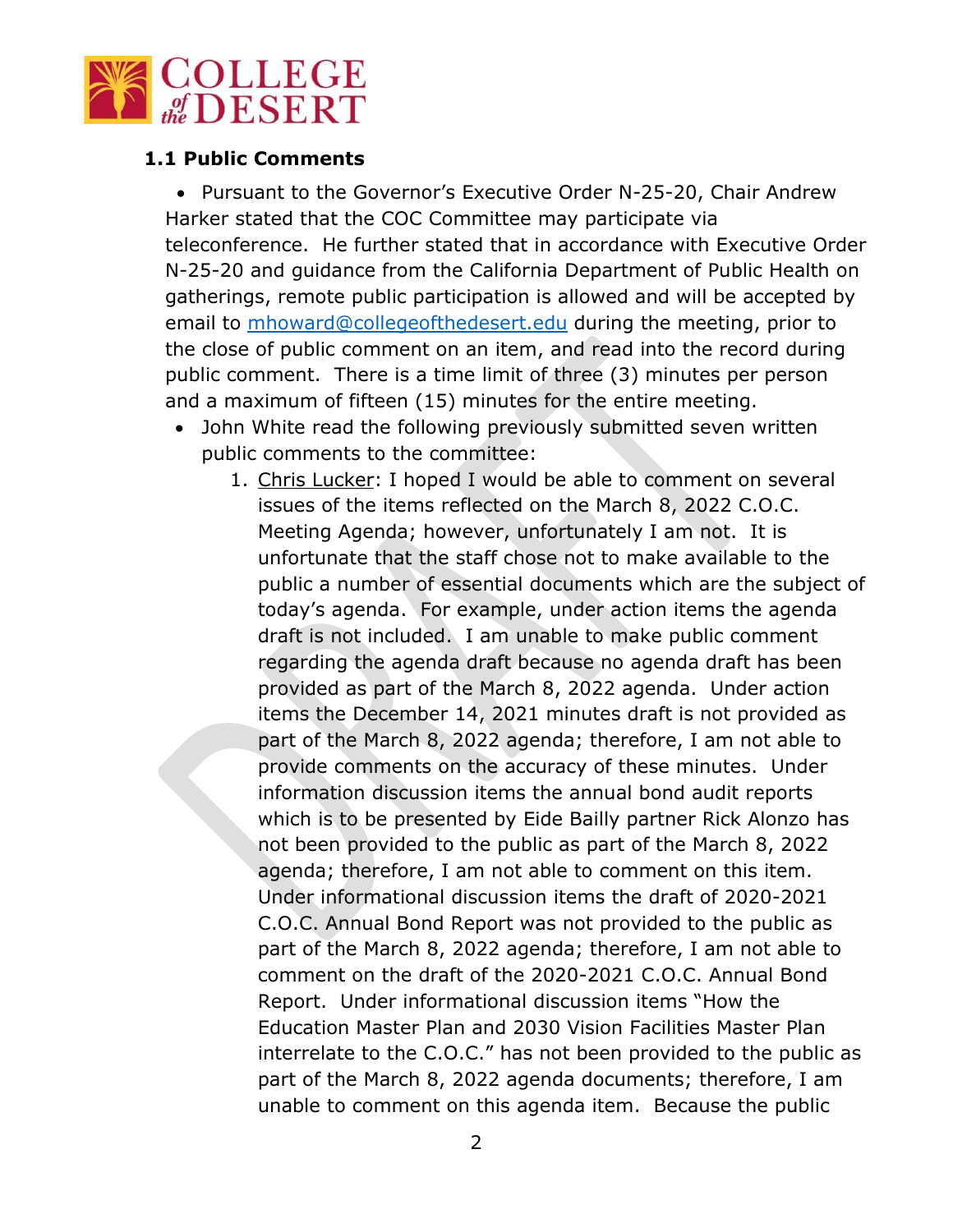

has not been provided any of the agenda documents I suggest that these items may not be acted upon or discussed today by the C.O.C. These items should not be addressed by the C.O.C. because the public has not been given access to the necessary information to these agenda items. I don't know whether it is more shocking or more disgraceful that staff has made these serious errors in the public notice of the March 8, 2022 agenda. I'm hopeful that staff was neither motivated or instructed to keep the public in the dark on these items. I suggest at a future C.O.C. meeting include a discussion item examining why staff made these errors or, in fact, were instructed to exclude these essential documents from the public's agenda packet. A positive and productive outcome of that discussion will construct safeguards to ensure these failures regarding public notices do not happen again.

2. James Williamson: Dear members of the Bond Oversight Committee, first thing I would like to thank this committee for all their work. Community Colleges are critical to the students and residents of the Coachella Valley. The college provides a lifeline to a future that our students and residents deserve. The committee plays a critical role in ensuring the College of the Desert delivers on the promises made to the Coachella Valley community when bond funds were raised to finance the construction and expansion college campus facilities. Again, the work that this committee does is very much appreciated. Item five, a total of almost one billion dollars was raised in two bond measures in 2004 and 2016. Despite having these funds authorized and available two important campus projects in the west valley have been stalled. Despite the fact that significant amounts of money have been spent in initial planning for both the automotive academy in Cathedral City and the west valley campus in Palm Springs construction has not started. I would like to ask this committee to demand the college engage an independent third-party firm to conduct a forensic audit. The residents who have been paying taxes on bond funds for years deserve a clear understanding of how their funds have been spent. An audit would explain and help the public understand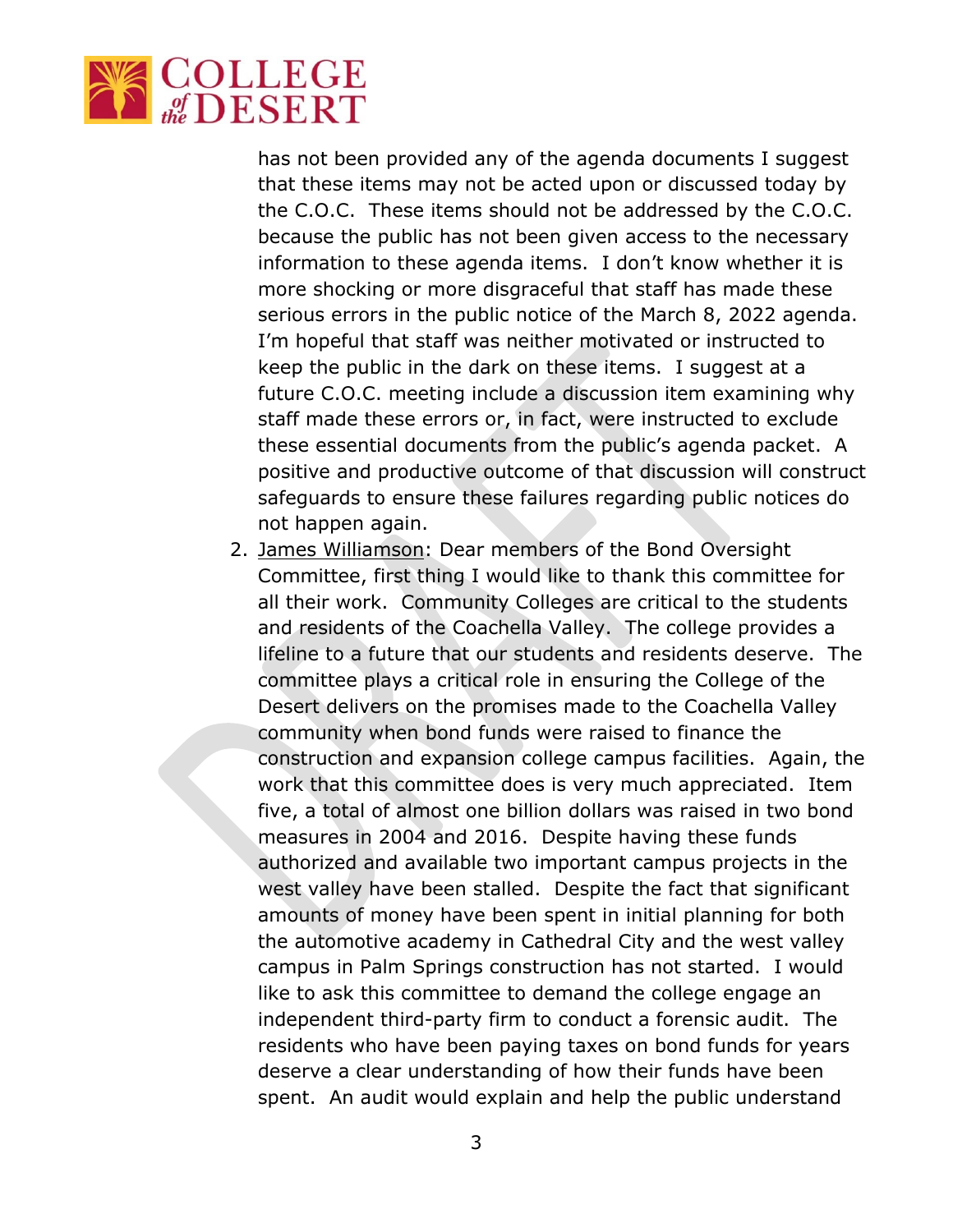

what funds have been spent on. An audit would help us to understand when funds were approved and by whom. An audit would detail which individuals and companies have received money. This committee can play an important role in beginning to rebuild trust between the public and college leadership by demanding that a forensic audit of all amounts spent to date is performed.

- 3. Robert Connelly: I am commenting on item #1.2 in today's agenda. With respect to this meeting I would like to note and bring to your attention that no minutes were provided when the agenda was published to the public for review in advance. Staff is responsible for providing this information to the public in advance of the meeting. As these minutes were not provided there is no way for the public to know what was recorded in the minutes about the discussions that happened at the last meeting are accurate. These minutes form the official record of the meeting and are relied on, at future times, as the primary source to verify and determine decisions that were made. At the meetings of the Trustees of the college similar errors have been made and they have been blithely dismissed as administrative errors. It is unacceptable for this information not to have been provided in advance and it is important that this not become a pattern. I know all the members of this committee understand the importance for everyone, including you. During your discussions today I hope members of this committee will let the public know if you received the minutes prior to this meeting or did you just receive them at 3:00 pm? Thank you for your consideration.
- 4. Jerry Keller: I am commenting on Item #3.5 in today's agenda. A total of almost \$1 Billion was raised through two bond measures in 2004 and 2016. Despite having these funds authorized and available, two important campus projects in the west valley have been stalled. Despite the fact that significant amounts of money have been spent on initial planning for both the automotive academy in Cathedral City and the west valley campus in Palm Springs, construction has not started. I would like to ask that this committee demand that the college engage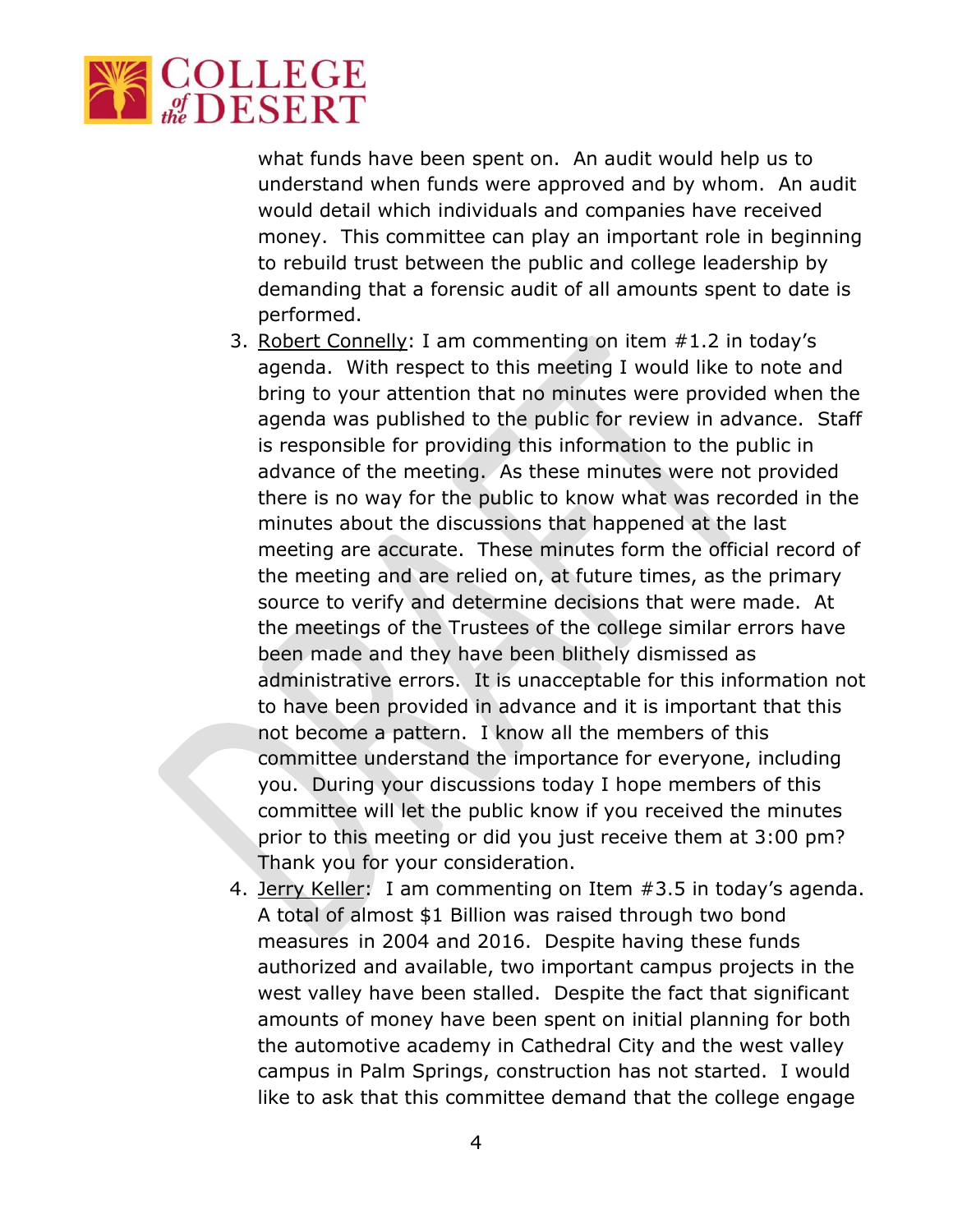

an independent third-party firm to conduct a forensic audit. The residents who have been paying taxes on bond funds for years deserve a clear understanding of how their funds have been spent. An audit would explain and help the public understand on what the funds have been spent. An audit would help us to understand when funds were approved and by whom. An audit would detail which individuals and companies have received money. This committee can play an important role in beginning to rebuild trust between the public and college leadership by demanding that a forensic audit of all amounts spent to date is performed. Thank you to the members of this committee for volunteering their time, especially in light of the unfortunate circumstances put before you. I am sure this is not what you expected to be dealing with at this time.

5. Ginny Foat: My name is Ginny Foat and I am a resident of Palm Springs. I provided testimony to you at your last meeting regarding my concerns about the lack of progress in moving forward with the planned Palm Springs and Cathedral City COD campuses. I am aware that you do not have jurisdiction over the planning or timing of either campus. What you do have responsibility for is the oversight of the Bond Funds. It is my understanding that a total of about one billion dollars has been raised through the 2004 and 2016 bond measures. In reviewing past minutes, I have not seen any reasonable explanations for the more than 50 million dollars spent already on both campuses which have resulted in two empty lots, rejected plans, proposed new studies of old studies, etc. On your agenda I see two questions that are nothing but perfunctory in nature. You seem to be just relying on unproven assurances rather than proven facts. We have tried to get answers from the COD Board of Trustees and President Garcia to no avail. Public meetings have been cancelled, public testimony has been ridiculed by Trustees yet no hard facts have been provided about decisions that have been made in closed session (which, by the way, is against the Brown Act) about the future of the two West Valley Campuses and the plans for Mecca. In the mean time it takes students that must ride the buses from Desert Hot Springs,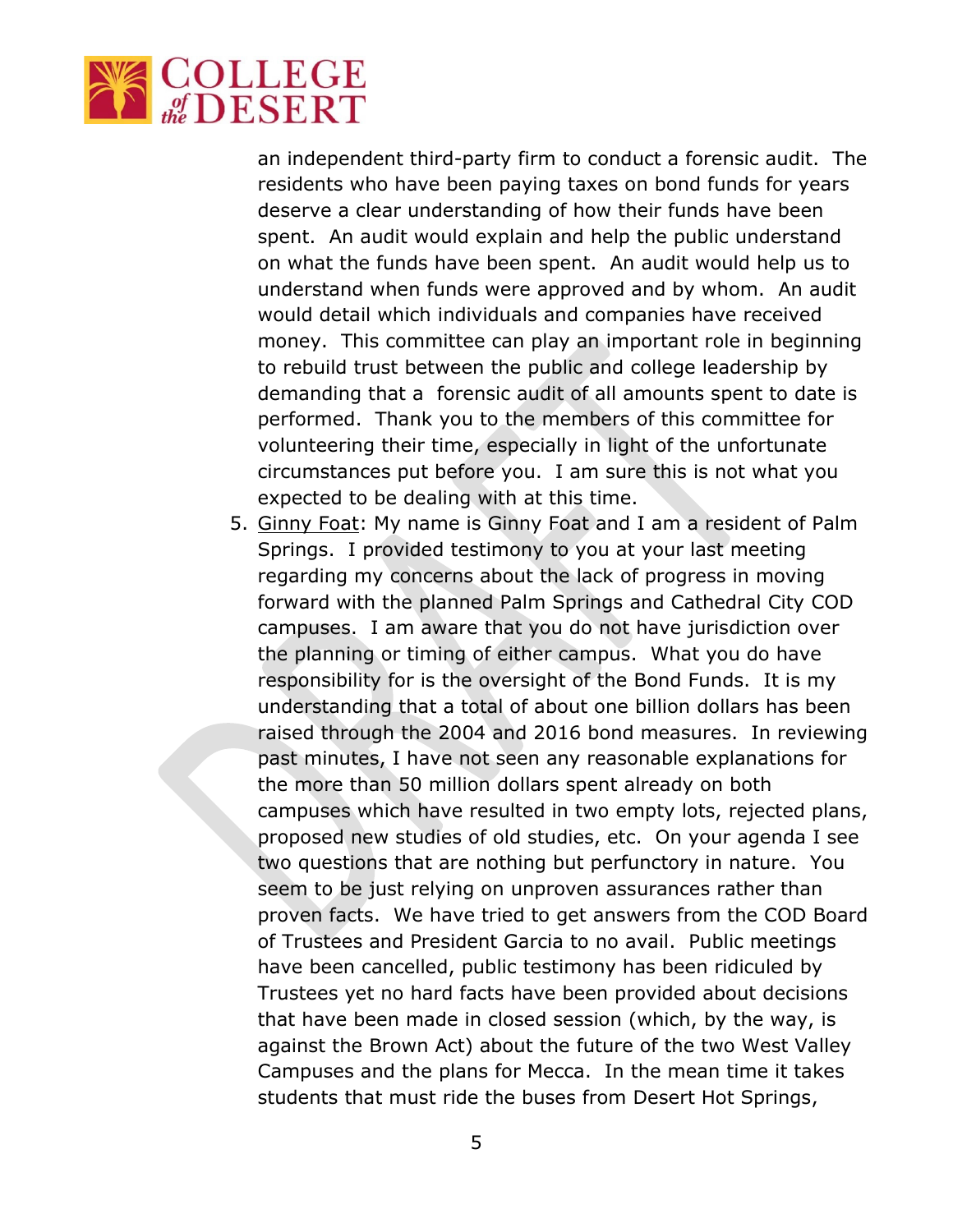

Cathedral City and Palm Springs over an hour and sometimes two to get to class. The lack of availability of student slots also results in most students needing to take 3 to 4 years to graduate. All of these problems and more is why the taxpayers agreed to the Bond Measures which we were told would be used assure access for the students of the West Valley. We deserve a clear accounting of how our Bond monies have been used. The only way you and the taxpayers you represent will ever understand and more importantly be able to rely on the data provided you is to ask for an audit of the Bond expenditures. A forensic audit is the only way to truly make sure that all of the expenditures have been recorded properly and that all authorizations had proper approvals. A rubber stamping of answers to the two questions on your agenda does not give you or the public that information. We are relying on you to be stewards of our money since we cannot get clear answers from the Board of Trustees or President Garcia who seems to have the busiest calendar and no time for public questions. Thank you for taking my testimony.

6. Claire Grant: My name is Claire Grant and I am a resident and taxpayer of Cathedral City. I want to thank you for the work that you are trying to do as members of the Bond Oversight Committee. You represent us as taxpayers in assuring that the monies collected through the Bond measure is spent appropriately. To do so you need to rely on the information given to you by the staff. I hope that you are getting more information than we as the public are receiving. I am involved in many organizations and am quite familiar with the Brown Act and other accepted rules of transparency. Unfortunately, I as a member of the public cannot comment on any of the items on your agenda as all I see is agenda items. There are no minutes to check to see if all the public comment from the previous meeting was accurately reflected. I can't comment on any of the reports, draft reports or attachment as they also are not included for public review. Your staff has a responsibility to make sure you as our representatives are keeping the public informed. The lack of information for public consumption is an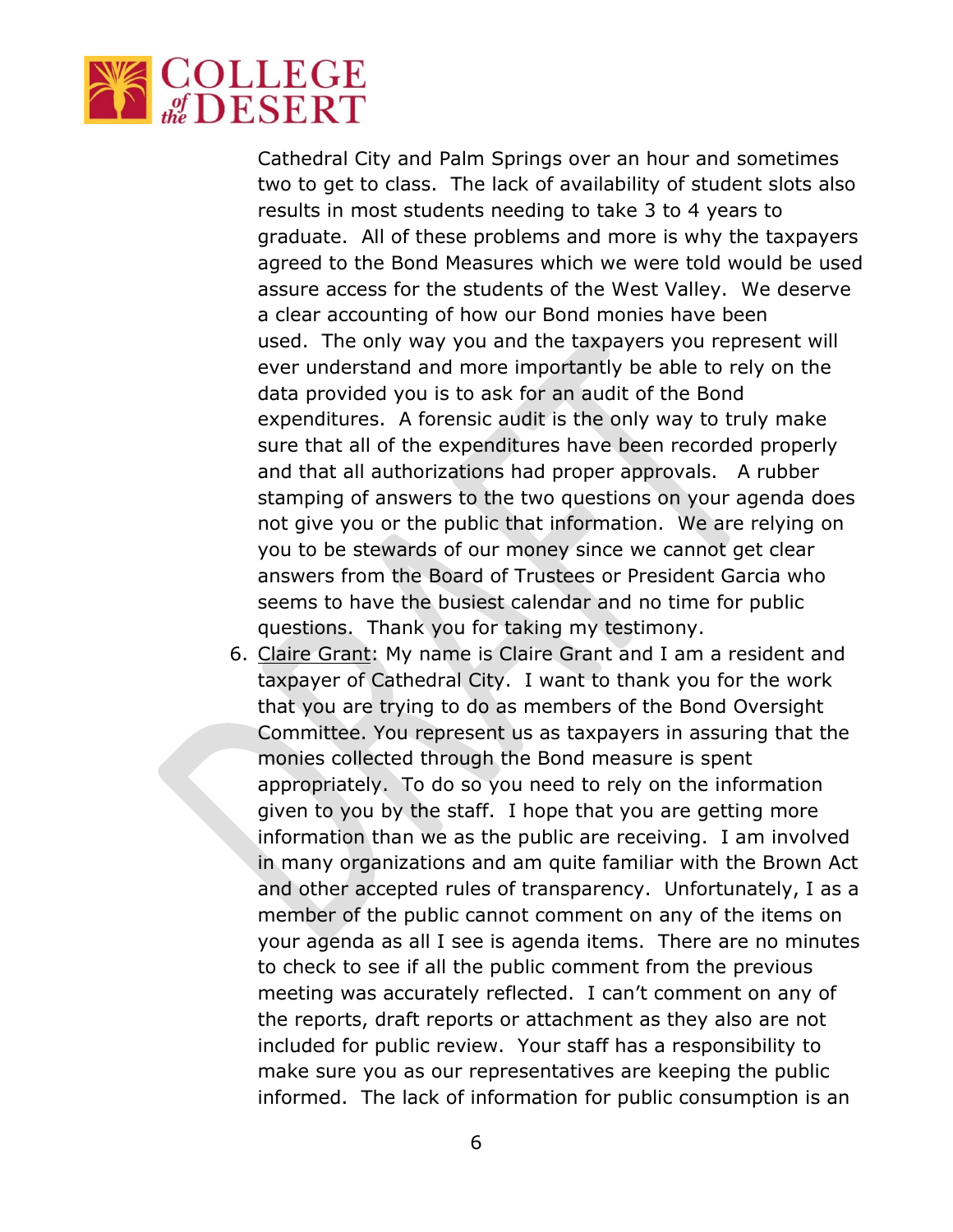

outrageous lack of communication which unfortunately reflects on the due diligence of the members of the Bond Oversight Committee. I would request that you insist that your staff take on the practices of other public entities and abide by the Brown Act in publishing minutes, reports and other items pertinent to decisions being made by the Bond Oversight Committee so that your meetings do not take on the aura of secrecy that is unfortunately practiced by the COD Board of Trustee's. Thank you for your attention to this matter.

7. Jeffrey Bernstein: I am unavailable to participate via the Zoom meeting today. I request my comments below be read by a member of the staff. Regarding item number's 3.3, 3.4, 3.5, 3.6 and 3.7, the Annual Bond Audit Report, project updates, draft of the Annual Bond Report, and other items that are all being presented by staff for discussion with the Committee at this meeting were not provided in advance of this meeting when the agenda was published. Staff are responsible for ensuring that this information is available in advance of this meeting. As required by law, the public has the right to have this information in order that they are informed and, therefore, able to fully participate in the meeting. Staff of the college continues to act in a way to keep the public from participating. The members of this committee have worked to allow public participation – thank you for that. However, for the first time, today, staff is limiting the total of public comments to 15 minutes on any agenda item. This is something which I have never seen any government body do. I am not sure that it is legal to prohibit public input to only 15 minutes on all these important issues. Irrespective of the legality, it clearly isn't the right thing in terms of transparency. This is the public's money, and we should have the opportunity to ask questions and get answers to issues that concern us. In the past, there was no limit on how many people can speak and for how long. However, now that the public is paying more attention to the workings and the decisions that are being made by the Board of Trustees and staff leadership of the College of the Desert, staff is keeping information from us and limiting the amount of time that the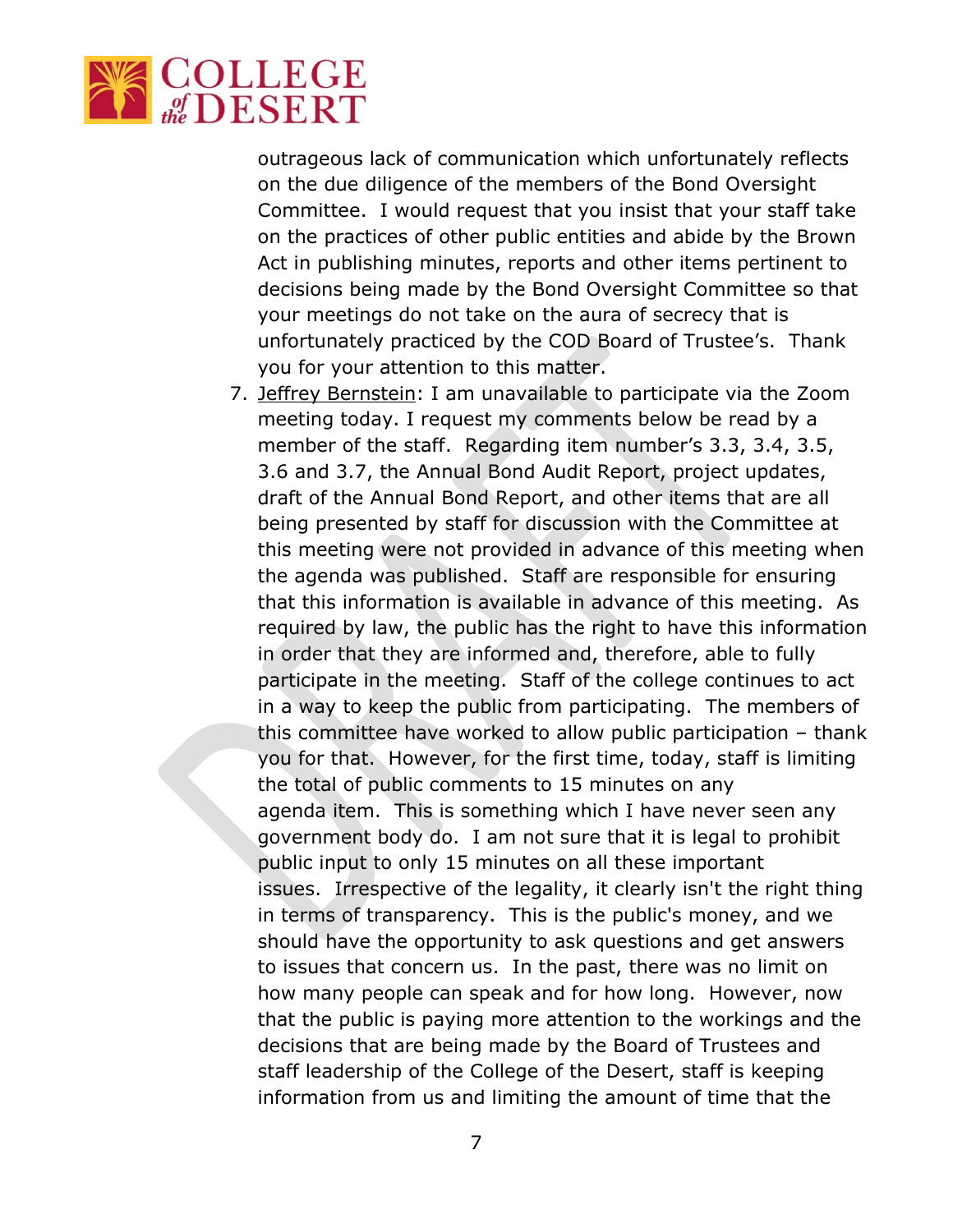

public has to speak and ask questions at meetings. That is simply not acceptable.

- Chair Andrew Harker acknowledge Bruce Hoban who requested to address the committee. Bruce Hoban introduced himself to the Committee as a resident of Palm Springs and stated the following:
	- $\triangleright$  I am speaking in regards to the authority granted this committee, especially under today's agenda item number 3.4 Project Updates. At last quarter's meeting, committee members correctly called out the Project Updates report provided to you that did not match public comments made by the COD President and some Trustee members. Since there were no minutes made available before today's meeting, I will provide you some quotes made by this committee's members at your last December meeting: "Lack of transparency is appalling and this was never an issue before." This is very disheartening", "significant decisions must come to this committee", "Our committee must have credibility and the information must be available on the committee's website." One committee person said they "took their role very seriously." It is clear to me you all take your role seriously. I believe you and your frustration at what you are encountering. The Project Updates are the most critical pieces of information you want to be accountable for. This was in Measure CC postcards sent to thousands and thousands of voters. The postcard was approved by COD and said an "independent Citizens Oversight Committee will ensure strict accountability." Yet, by your own concerns this is not happening. I would like to suggest this committee be provided with more, not less, information prior to your meetings. More important, I and many others in Coachella Valley are concerned about the frequency of your meetings. Although the committee is legally bound to meet annually, quarterly meetings have been ongoing since 2004. Given the current circumstances and your own personal concerns, I would ask this body to consider meeting every other month or even monthly. While they are many restrictions on what this committee may not interfere with that are handled by the President and the Board of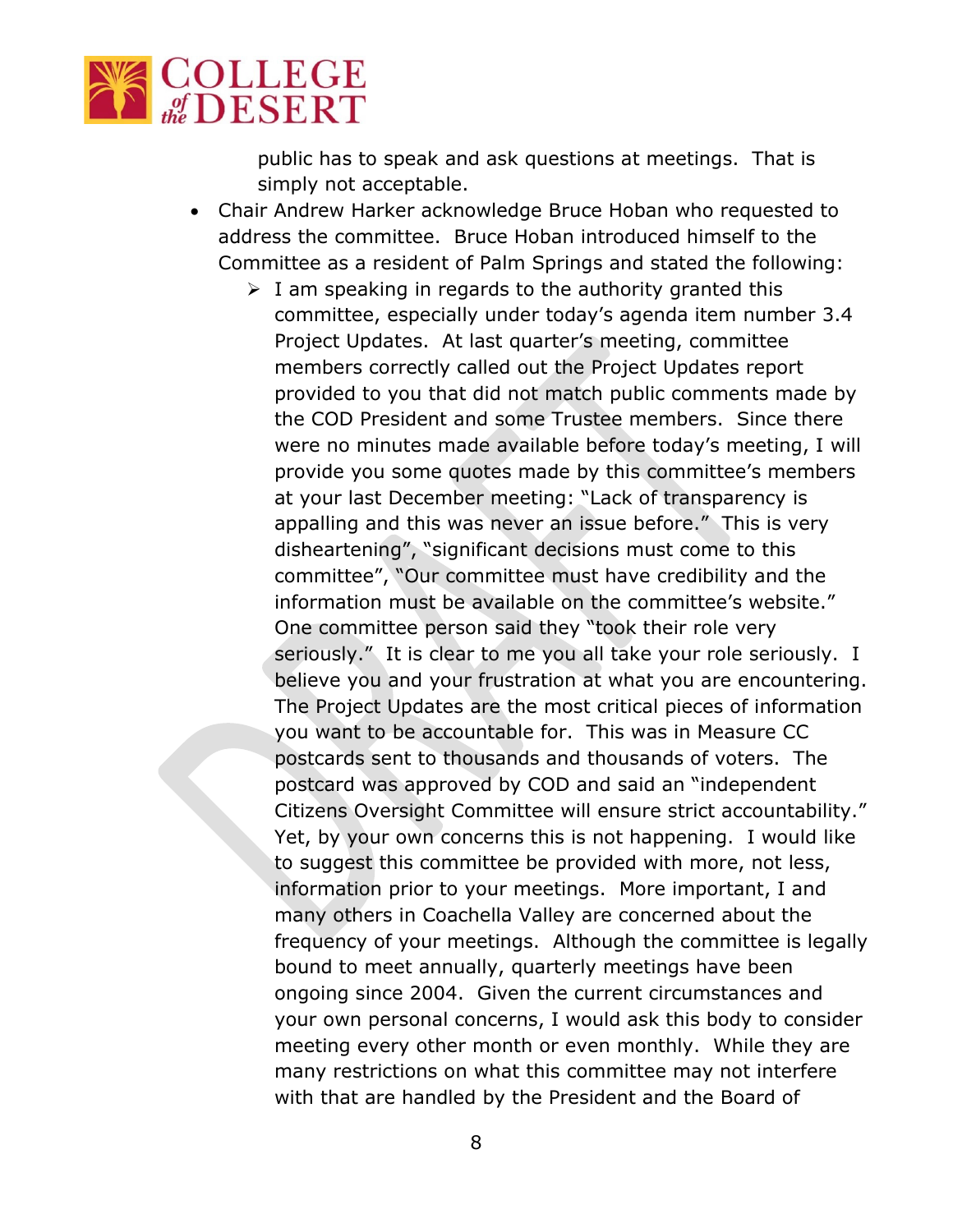

Trustee's, one clear authority you retain is the ability to independently inspect any property site owned by COD. Please consider a site inspection for the Cathedral City auto mechanics property. Ask for a visit to the site with credentialed experts who can tell you what the problems are. In closing, thank you for your time and efforts. Visit Cathedral City. Increase your meetings per year. Anything this committee can do to unveil the darkness on some of these issues will be appreciated by me and the taxpayers. Thank you very much.

- Chair Andrew Harker acknowledge Andrew Jared who requested to address the committee. Andrew Jared introduced himself to the Committee and stated the following:
	- $\triangleright$  Speaking on behalf of the city of Palm Springs I concur with the comments that have been made regarding essentially improprieties under the Brown Act regarding the provisions, or lack of provisions, of documents being provided ahead of this meeting. It's very concerning that documents I'm assuming board members have received and the public has not received. In addition, I believe your provisions for the way that it is stated on the agenda regarding public comments are not in compliance with government code 54953.e.1.b. Doing teleconference in this fashion under the emergency provisions you must provide a time for people to provide comment during the meeting and while you have done that, at least in my case and the prior speakers case, the way it is stated on the agenda does not give rise to telling the public that comments will be taken. The rules have changed since the first of the year, actually since September 16, 2021 the rules have changed and so it is not the way it is stated on your agenda. That concludes my public comment.
- Chair Andrew Harker authorized John White to read the eighth previously submitted written public comments to the committee:
	- 8. Terry Applegate: I noticed that there are no link attachments included on the Citizens' Bond Oversite agenda and the meeting is tomorrow afternoon. The public needs to be given the opportunity to view the written materials associated with the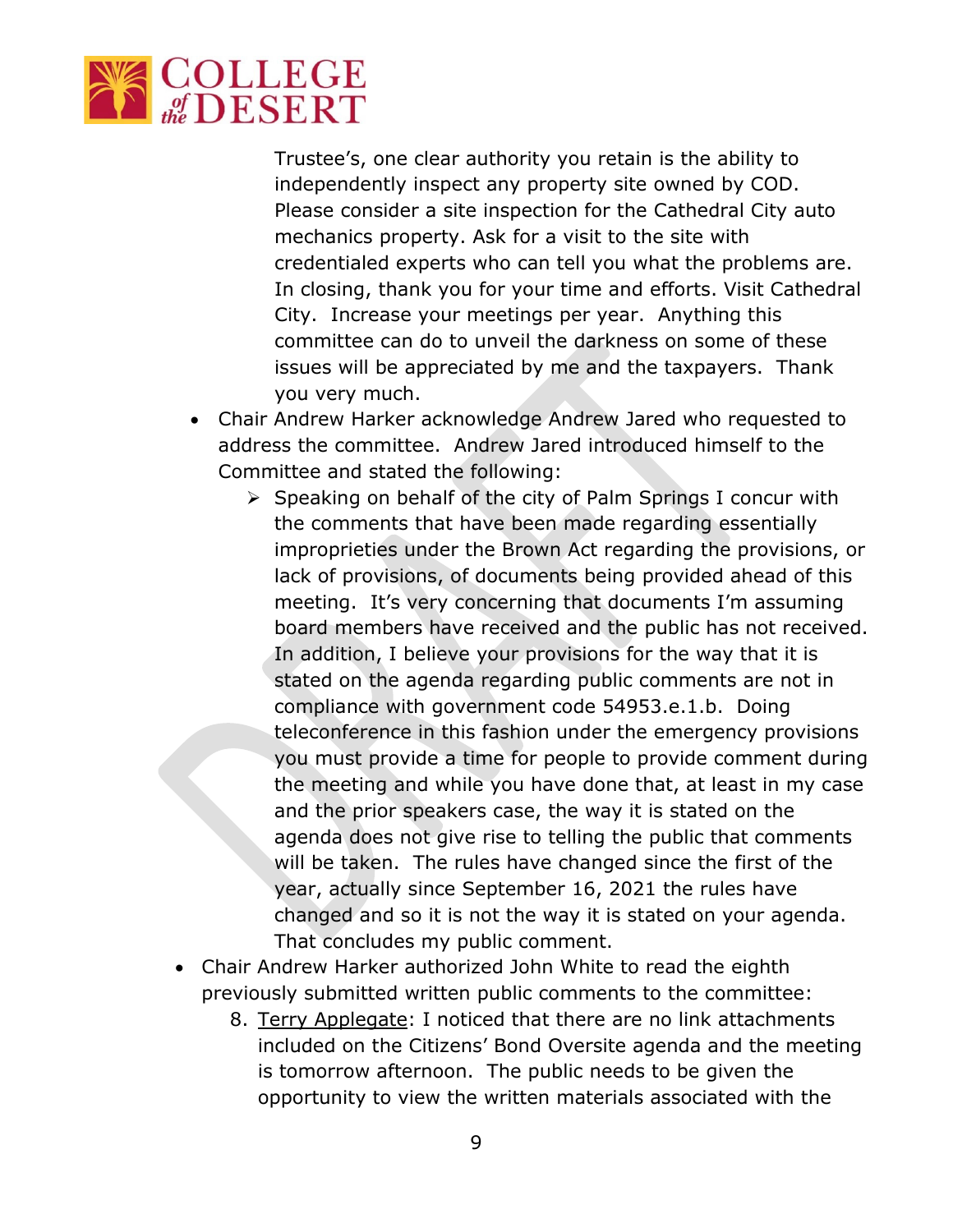

agenda items. If you look at the Citizens' Bond Oversight committee agenda you will see that it says subject to the Brown Act yet agenda item 1.1 entire public comment does not follow the Brown Act. Members of the public are entitled to comment on each agenda item and it appears that you only allow written comments by email and limit public participation for a maximum of fifteen minutes during agenda item 1.1. Here are my problems with this meeting format which does not follow the Brown Act. One, there are no agenda items attached so the public is not able to view reports in advance. Two, the public is not allowed to comment on these reports. Three, there is no notice for people with disabilities who need accommodations and how to request those in advance. Per your request I have attached a PDF regarding the Brown Act and I would also be glad to speak to your office regarding accommodations for people with disabilities.

• A discussion ensued regarding an additional piece of correspondence that Terry Applegate sent to be read to the committee but had not been received by the District, whereby the committee requested Mark Howard research whether the missing correspondence could be attached to the meeting minutes.

# **2. Action Items**

# **2.1 Approval of March 8, 2022 Agenda**

• A motion was made by Margie Eklund to approve the March 8, 2022 Meeting Agenda. Diane Rubin seconded the motion. No discussion ensued. All in favor. No opposed. Motion was passed.

#### **2.1 Conclusion**

• March 8, 2022 Meeting Agenda was approved as presented.

| 2.1 Follow-up Items | 2.1 Task of | 2.1 Due by  |
|---------------------|-------------|-------------|
| <b>None</b>         | <b>None</b> | <b>None</b> |

# **2.2 Approval of December 14, 2021 Minutes**

• This action item was tabled for a future meeting.

# **2.2 Conclusion**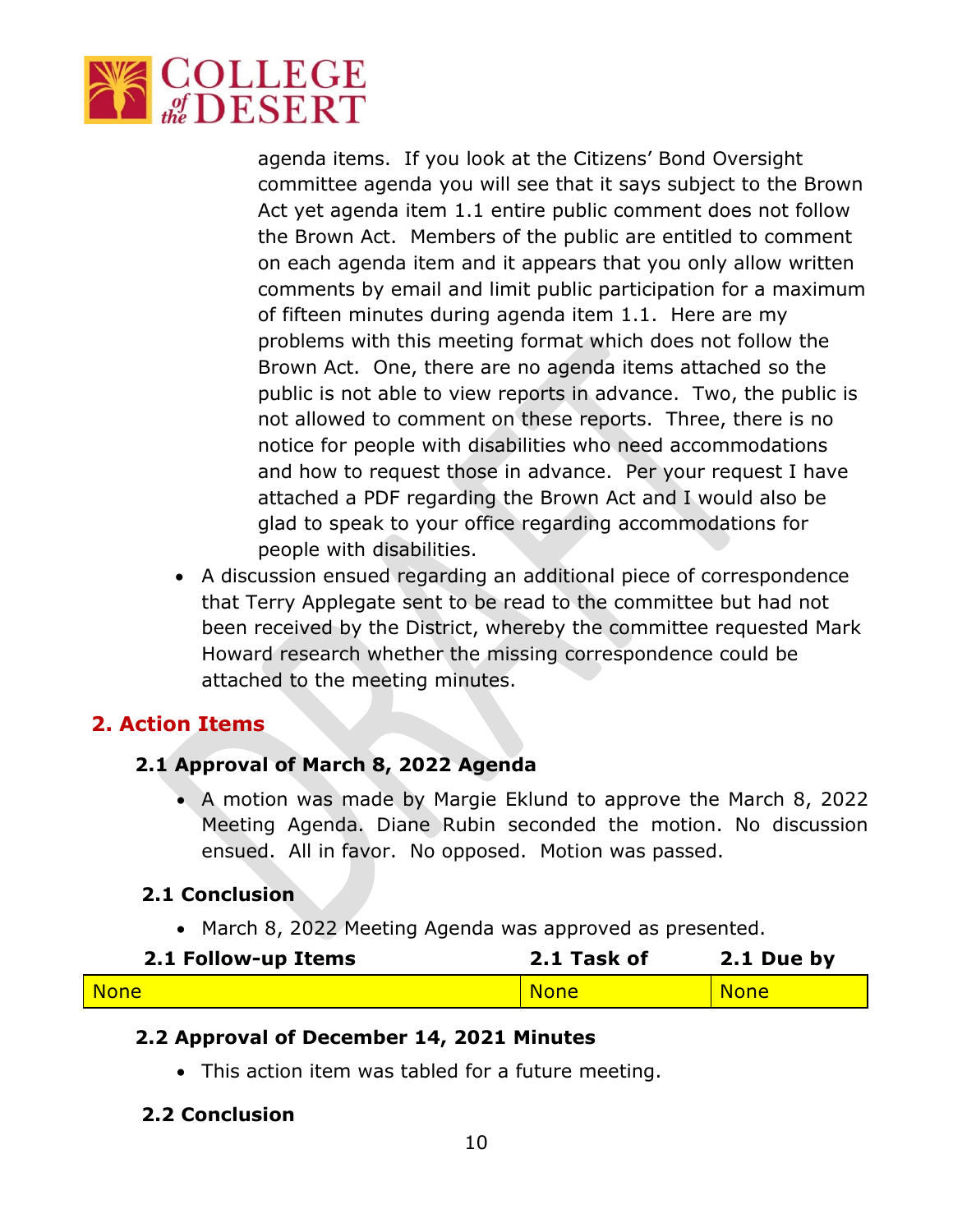

• December 14, 2021 Meeting Minutes was tabled.

| 2.2 Follow-up Items | 2.2 Task of | 2.2 Due by  |
|---------------------|-------------|-------------|
| <b>None</b>         | <b>None</b> | <b>None</b> |

# **3. Information/Discussion Items**

#### **3.1 Introduction of New Citizens' Bond Oversight Committee Members**

- Chair Andrew Harker introduced Ernesto Rios, Member-at-Large, East Valley to the committee. Ernesto Rios greeted the committee and stated he was looking forward to working with the members.
- Chair Andrew Harker introduced Richard D. "Rick" Seeley, Taxpayers' Association member to the committee. Rick Seeley thanked the committee for the opportunity to participate in this process.
- Chair Andrew Harker noted that the third new member, Ariana Muniz, Student Representative member, is not present due to illness.

#### **3.1 Conclusion**

• The committee welcomed the three new members.

| 3.1 Follow-up Items | 3.1 Task of | 3.1 Due by  |
|---------------------|-------------|-------------|
| <b>None</b>         | <b>None</b> | <b>None</b> |

# **3.2 Introduction of Aurora Wilson Representing the Board of Trustees**

• Chair Andrew Harker introduced Aurora Wilson to the committee. On behalf of the Board Aurora Wilson thanked the committee for their hard work.

# **3.2 Conclusion**

• The committee welcomed Aurora Wilson as the latest Board representative to the C.O.C.

| 3.2 Follow-up Items | 3.2 Task of | 3.2 Due by  |
|---------------------|-------------|-------------|
| <b>None</b>         | <b>None</b> | <b>None</b> |

# **3.3 2020-2021 Annual Bond Audit Report, Presented by Eide Bailly Partner, Rick Alonzo**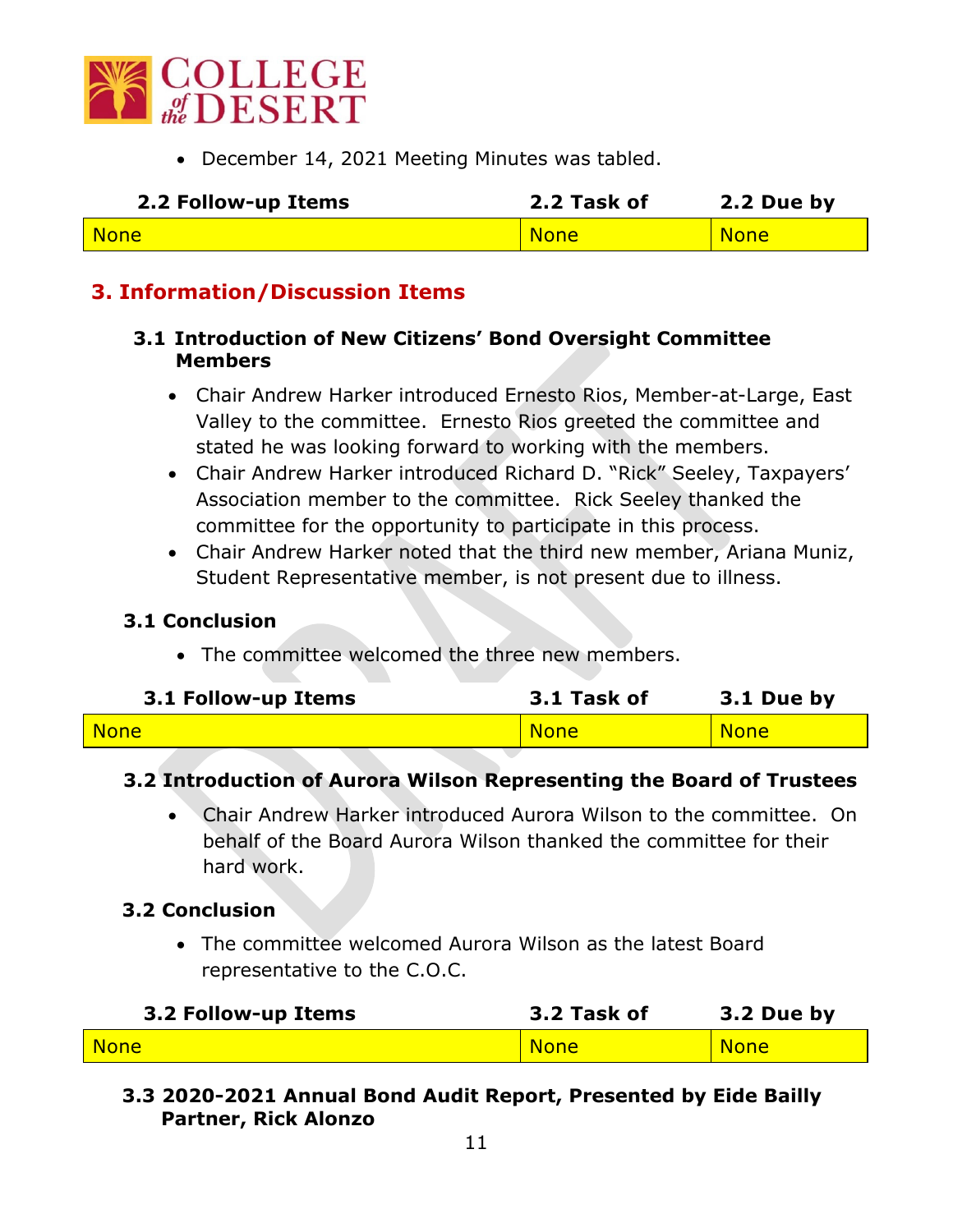

• Chair Andrew Harker introduced Rick Alonzo, Partner with Eide Bailly to the committee. Rick Alonzo greeted the committee and presented the 2020-2021 financial and performance audit report and explained that there were no adverse findings. A lengthy discussion ensued regarding clarification on some of the specifics of the report.

# **3.3 Conclusion**

• The committee was presented the 2020-2021 Annual Bond Audit Report by Eide Bailly partner Rick Alonzo.

| 3.3 Follow-up Items | 3.3 Task of | 3.3 Due by  |
|---------------------|-------------|-------------|
| <b>None</b>         | <b>None</b> | <b>None</b> |
|                     |             |             |

# **3.4 Projects Updates**

- Mac McGinnis presented the Bond Project Updates PowerPoint presentation consisting of the following:
- $\circ$  Aerial photos highlighting the project locations of the  $(1)$  Athletics Stadium and Fields, (2) Indio Campus Expansion, (3) Palm Springs Development Project, (4) Roadrunner Motors, (5) Science Buildings Renovation and (6) Indo Child Development Center.
- o Athletics Stadium and Fields Project:
	- $\checkmark$  This project is in the design and development phase working with SGH Architects. The project will replace the existing stadium with a new one and refurbish the football and soccer fields.
- o Indio Center Expansion:
	- $\checkmark$  Construction is scheduled to begin in spring of 2022, with completion sometime in the fall of 2023.
	- $\checkmark$  Also included in this project is a renovation of 10,000 square feet of the existing building, with completion estimated in summer 2024.
- o Palm Springs Development Project:
	- $\checkmark$  This project is scheduled to move forward. Presently a feasibility study is in process to review current needs and conditions.
- o The Roadrunner Motors Project: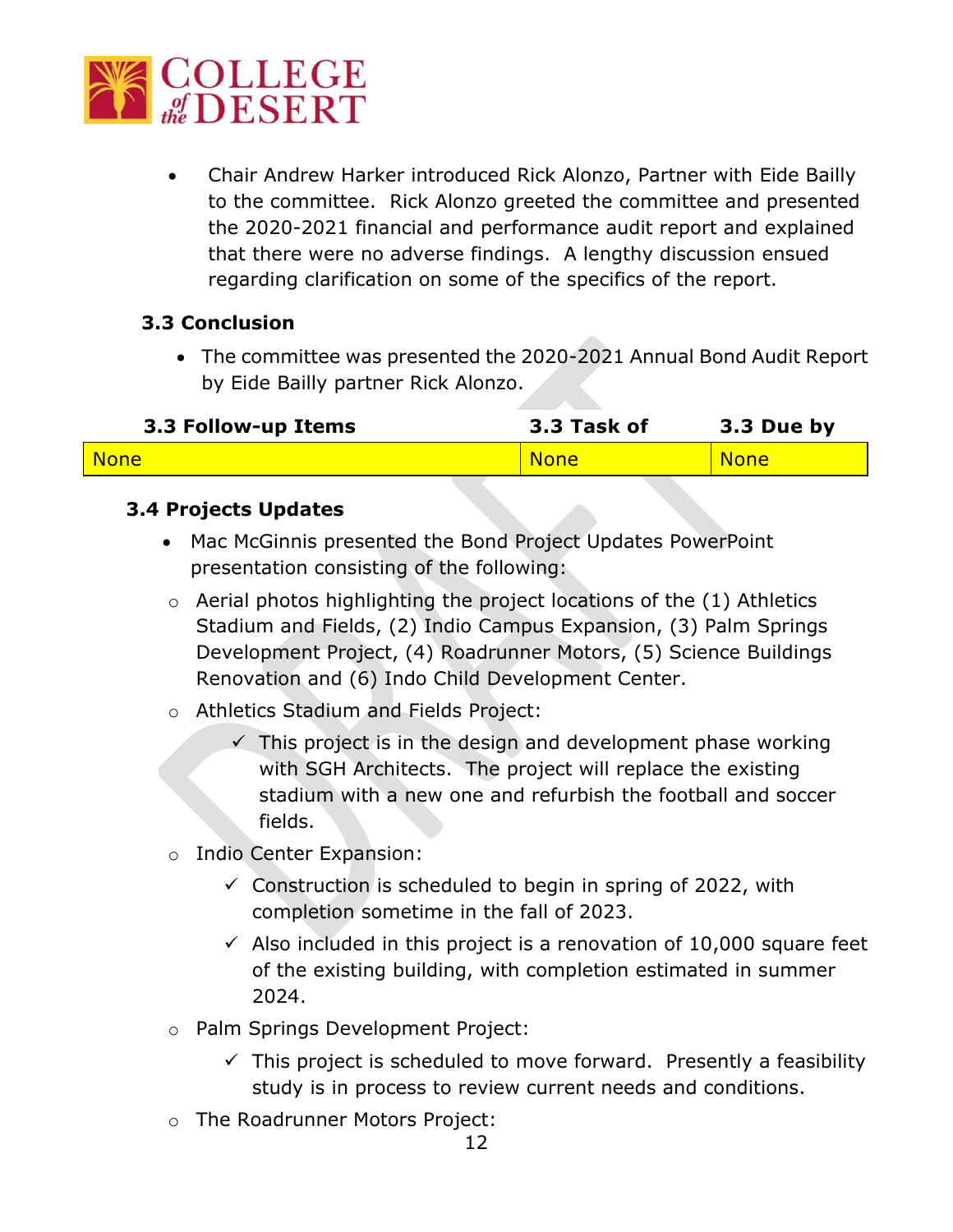

- $\checkmark$  This project is under review for location sites and will proceed in the weeks to come.
- o Science Building Renovation Project:
	- $\checkmark$  The existing science building on the Palm Desert campus is a total gut and renovation of the current super-structure. State funding represents half of the total costs for this project. In the design development phase with Gensler Architects this 15,000 square foot building is expected to be completed in fall 2024.
- o Indio Child Development Center:
	- $\checkmark$  The new Indio Child Development Center project has begun with the demolition of the existing building at the site, which should be finished in the next month.
	- $\checkmark$  The new building includes pre-school classrooms, toddler rooms, indoor and outdoor play spaces, meeting rooms and a new parking lot.
	- $\checkmark$  This project is expected to be completed in the summer 2023.
- o Active Projects and Completed Projects Budget Summaries:
	- $\checkmark$  An overview of the project budgets was presented to the committee.
- A discussion ensued regarding the due diligence efforts for the Roadrunner Motors project.

# **3.4 Conclusion**

• Committee members were briefed on future projects and bond measures funding.

| 3.4 Follow-up Items | 3.4 Task of | 3.4 Due by  |
|---------------------|-------------|-------------|
| <b>None</b>         | <b>None</b> | <b>None</b> |

# **3.5 Draft of 2020-2021 C.O.C. Annual Bond Report**

 $\circ$  John White advised the committee that the 2020-2021 C.O.C. Annual Bond Report is in the final phase of editing, after which it will be finalized and then published.

# **3.5 Conclusion**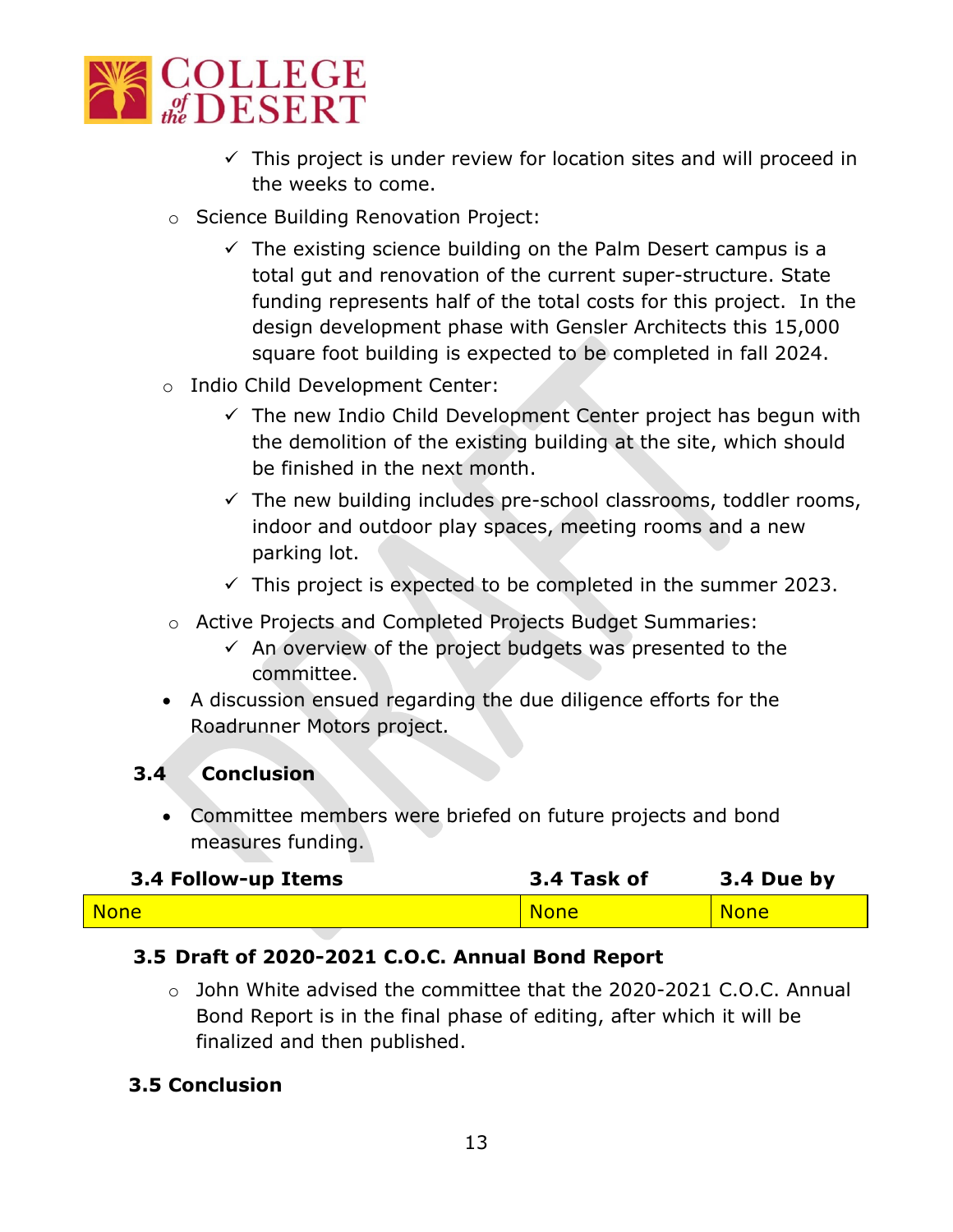

• The committee were provided with the current status of the 2020-2021 Annual Bond Report.

| 3.5 Follow-up Items | 3.5 Task of | 3.5 Due by |
|---------------------|-------------|------------|
| <b>None</b>         | <b>None</b> | None       |

# **3.6 How the Education Master Plan and 2030 Vision Facilities Master Plan interrelate to the C.O.C.**

- $\circ$  John White informed the committee that the Education Master Plan and 2030 Vision Facilities Master Plan are fundamental and in context to the overall strategic planning, which is an ongoing annual process.
- A brief discussion ensued regarding the master plans not being updated since 2019 whereby the District notified the committee that the master plans were currently being updated.

# **3.7 Conclusion**

• The committee was briefed on the Education Master Plan and the 2030 Vision Facilities Master Plan interrelation to the C.O.C.

| 3.6 Follow-up Item | 3.6 Task of | 3.6 Due by  |
|--------------------|-------------|-------------|
| None               | <b>None</b> | <b>None</b> |

# **3.7 Updated C.O.C. Web Pages**

o With assistance of the Zoom share screen feature Mark Howard walked the committee through the enhancements to the C.O.C. web pages, which now includes a new bond audit report page. The new C.O.C. bond audit report page can be found using the following link: [Bond Audit Reports \(collegeofthedesert.edu\)](https://www.collegeofthedesert.edu/community/facility-plan/bond-audit-report.php)

# **3.8 Conclusion**

• The committee was shown the enhancements to the C.O.C. web pages.

| 3.7 Follow-up Item | 3.7 Task of | 3.7 Due by  |
|--------------------|-------------|-------------|
| <b>None</b>        | <b>None</b> | <b>None</b> |

# **4. Future Agenda Topics**

• Orrick, Herrington and Sutcliffe Bond Attorney Presentation (Information item) – June 14, 2022